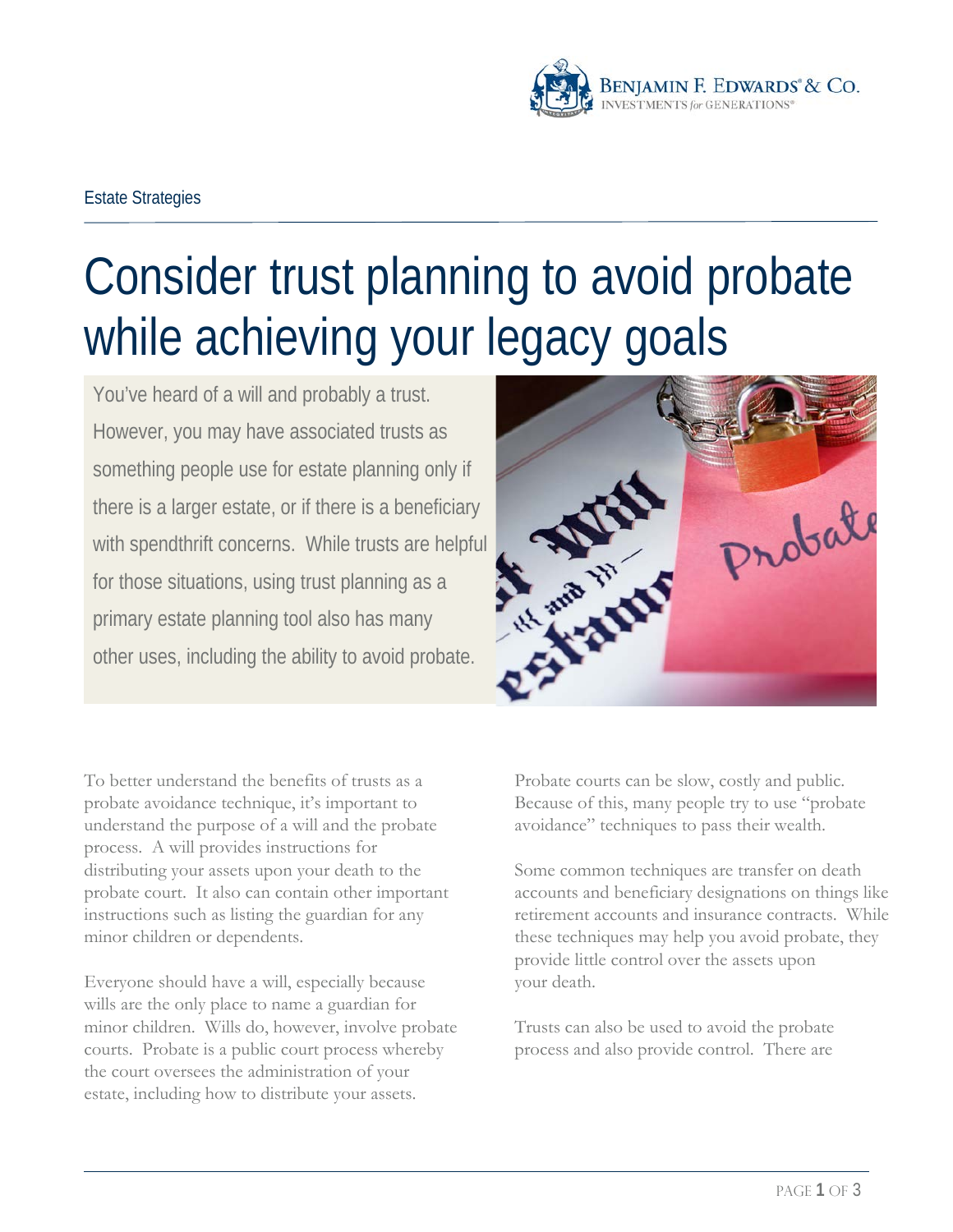

### Estate Strategies

generally two types of trusts, those created during your lifetime (usually called a "living", "grantor" or "revocable" trust) and those created at your death, called a testamentary trust. A testamentary trust is one that is created by the terms of your will. Therefore, assets would have to pass through probate and then the trust would be created per your direction.

With living trusts, on the other hand, you can create and fund the trust today. You do so by first creating a trust and then changing the title of your assets from your name to the name of your trust. This change in title generally has no effect on you, your tax liabilities or your exposure to creditors. By changing title to your trust, when you pass away the terms of the trust control where the assets pass, not the probate process. Because of this probate avoidance, living trust planning is becoming a common estate planning tool many should consider as they establish their legacy goals.

## Use Trusts to Control Your Legacy

Trusts do more than avoid probate, though. Primarily, trust planning can provide you with some control of your legacy. As long as your intentions are legal, and as long as an attorney can draft language to represent your intentions, you can do almost anything with trust planning. You can limit distributions or make them to your beneficiaries based on their attaining a certain age, their completion of some milestone like graduating college, or even allow the trust to make payments based on some proportion of earned income (e.g., the trust will match any W2 earnings). The possibilities are nearly as limitless as your imagination and desires.

*While control is a driving force for many trusts, asset protection can also motivate the need for trust planning.*

Moreover, trusts can go on for a long time. You can keep assets in trust for your beneficiaries for their entire lifetime. It's even possible to have assets stay in trust for multiple generations. There are tax and legal limits and consequences to long term trust planning. Work with your estate planning attorney and tax professionals to see what may work for you if you desire this type of long term control.

While control is a driving force for many trusts, asset protection can also motivate the need for trust planning. You can leave assets to your beneficiaries in a trust that would be protected from those beneficiaries' creditors. In other words, a divorcing spouse or someone suing for a car wreck would not be able to access your beneficiaries' trust funds to satisfy their claims. That said, if the trust makes a distribution to your beneficiary, paying income out to them for example, the protection ends. Once the assets are received by your beneficiary they would then become subject to potential creditors. In today's litigious society many feel this asset protection feature makes trusts an attractive legacy technique.

Lastly, trusts can provide incapacity protection as well. Trusts can be drafted to stipulate how you would like the trust assets managed on your behalf if you become unable to manage the assets yourself due to some sort of incapacity. Planning with a will